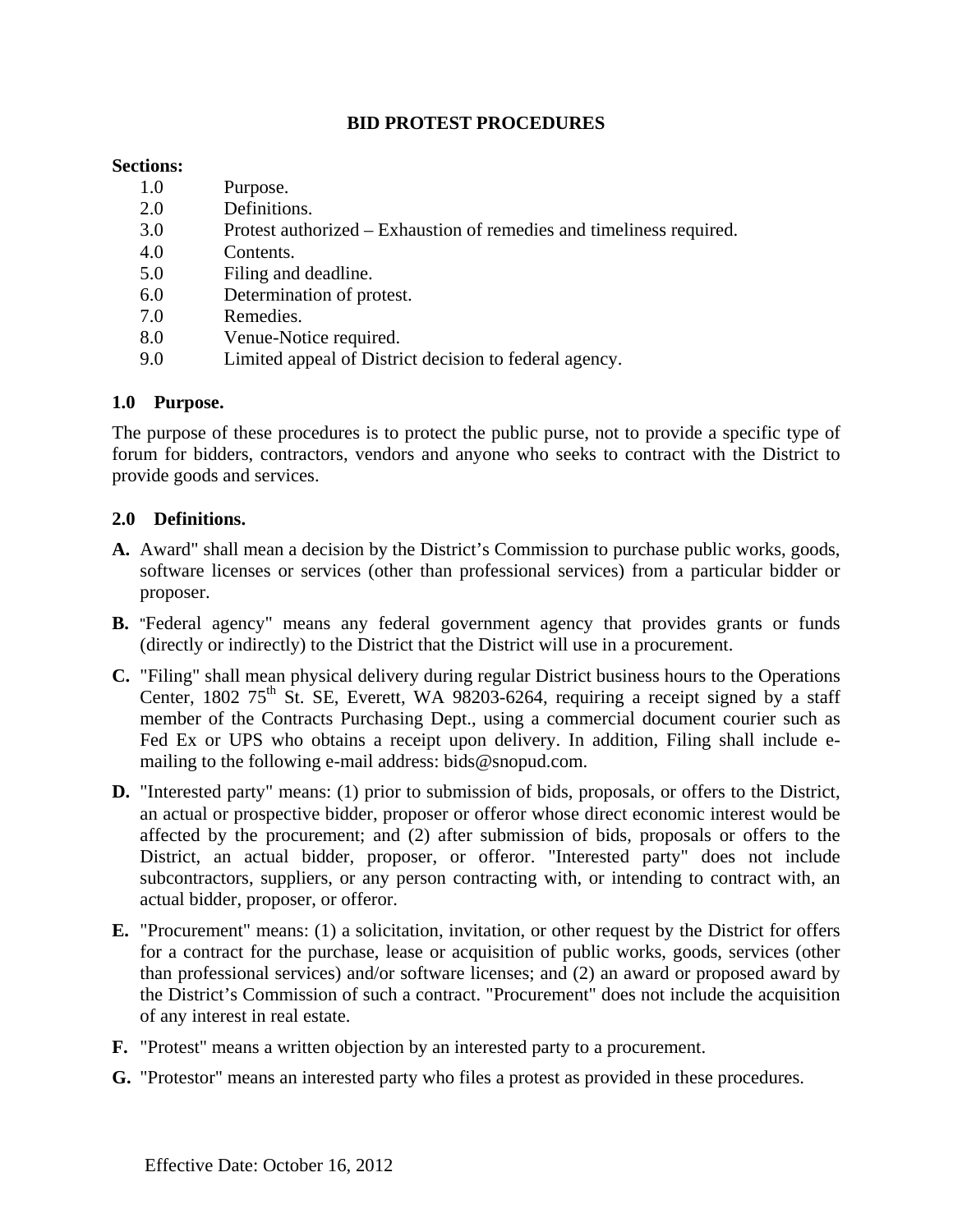### **3.0 Protest authorized - Exhaustion of remedies and timeliness required.**

An interested party may protest a procurement only and exclusively as provided for herein. An interested party must exhaust the administrative remedies provided herein before seeking other or additional relief in a court of law, except for temporary measures to preserve the status quo pending exhaustion of the remedies established by this procedure. An interested party who fails to exhaust the remedies provided for herein waives its protest.

### **4.0 Contents**

- **A.** A protest must contain the information required in this Section 4.0 and shall be denied if it does not.
- **B.** A protest must clearly: (1) identify itself as a protest and (2) identify the procurement protested.
- **C.** A protest must be written and contain the following statement signed by a responsible official of the interested party: "I declare under penalty of law for perjury or falsification that the information contained in the protest is true and correct to my personal knowledge, that this protest is filed in good faith and without any intent of delaying the procurement, and that I reasonably believe the protest to be meritorious," and such statement shall be subscribed and sworn before a notary public. A protestor must strictly comply with this requirement.
- **D.** The protestor must state in its protest all reasons and bases in law and fact supporting the protest, including, but not limited to: (1) identification of any and all specifications, terms, requirements, conditions, or any other item or process to which the protestor objects; and (2) a complete description of the facts, circumstances and reasons, including legal reasons, why an award should or should not be made.
- **E.** The protestor must attach to the protest all documents upon which it relies to support its protest.
- **F.** A protestor waives any and all grounds for protest that are not clearly identified or described in the protest initially filed with the District's Contracts/Purchasing Department.

### **5.0 Filings and deadline.**

- **A.** Strict Compliance Required. A protestor must strictly comply with the time limits established by these procedures. A protestor waives its protest by failing to comply strictly with the time limits established in these procedures.
- **B.** Pre-Bid-Opening Protests. A protest of a specification, term, requirement, condition, or any other item or process in a procurement must be filed with the District's Contracts/Purchasing Department, as more fully set forth in Section 2.C. hereof, within the time limits set forth below.
	- **1.** If the procurement is advertised, a protest of a specification, term, requirement, condition, or any other item or process must be filed no later than five business days prior to the scheduled deadline for submission of bids or proposals.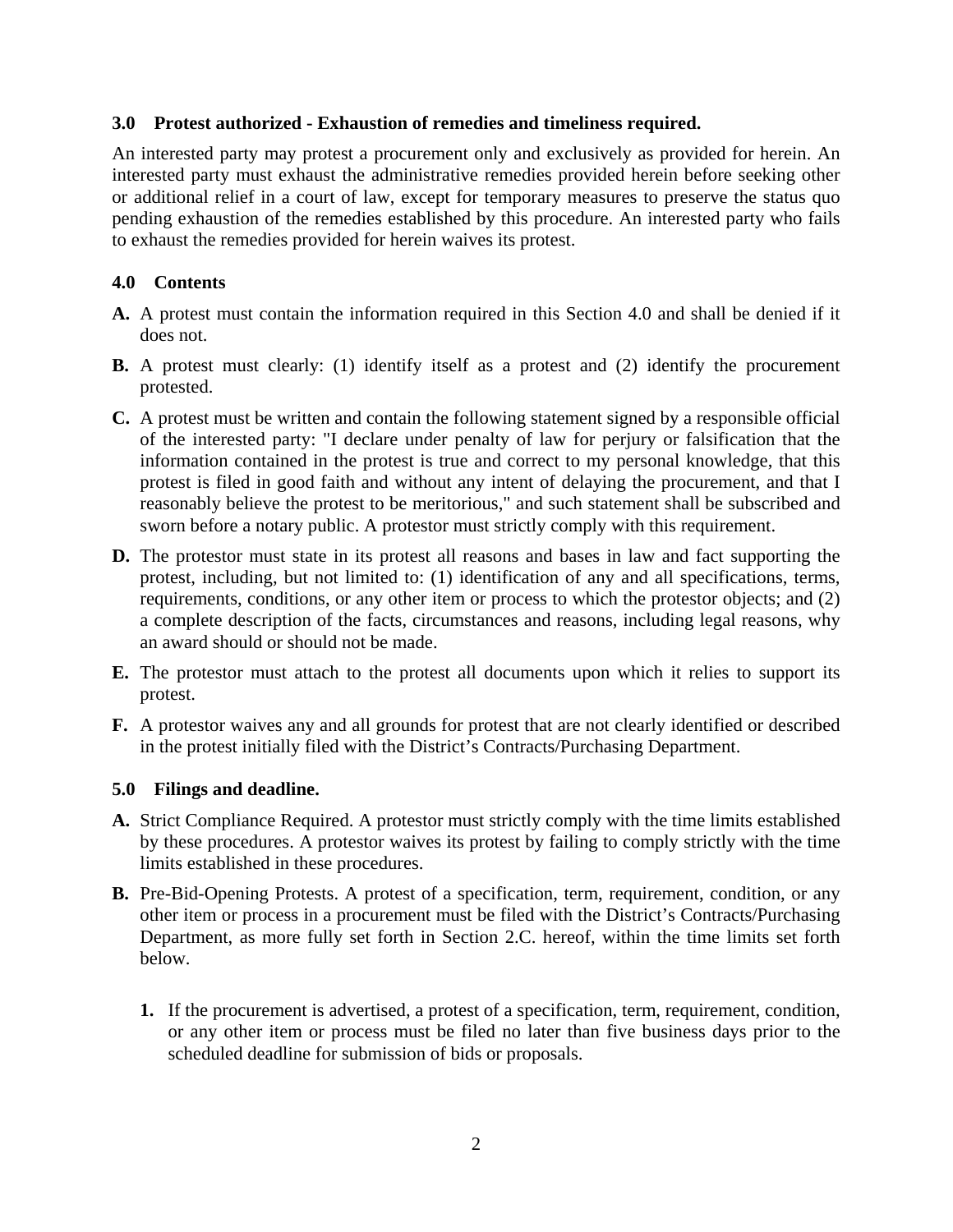- **2.** If the procurement is not advertised, a protest of a specification, term, requirement, condition, or any other item or process must be filed no later than three business days prior to the scheduled deadline for submission of bids or proposals.
- **3.** If the District changes the deadline for submission of bids or proposals from the date originally scheduled in the procurement, the time limit for filing a protest shall be determined by using the latest date to which the submission of bids or proposals is changed.
- **C.** Post-Bid-Opening Protests. A protest of an award of a bid or proposal must be filed with the District's Contracts/Purchasing Department within the time limits established below.
	- **1.** If the District provides at least five business days' notice to bidders or proposers of its intent to award a bid or proposal or to reject all bids or proposals, any protest must be filed with the District's Contracts/Purchasing Department no later than the end of the third business day prior to the date of the proposed award or rejection of all bids or proposals. For the purposes of this subsection, the District may notify bidders or proposers by providing them with a copy of the tabulation of the bids or proposals and/or the staff recommendation regarding such award or rejection, or by publishing such information on its website, in the sole discretion of the District.
	- **2.** If the District has not provided at least five business days' notice to bidders or proposers of its intent to award a bid or proposal or to reject all bids or proposals, any protest must be filed with the District's Contracts/Purchasing Department no later than 12 noon on the date of the proposed award or rejection of all bids or proposals.
- **D.** The District may choose to proceed with the procurement and execute a contract in the absence of an injunction or restraining order; provided that if the District has received a written protest meeting the requirements set forth herein from a bidder for a public works project which is the subject of competitive bids, the District shall not execute a contract for the project with anyone other than the protesting bidder without first providing at least two full business days' written notice of the District's intent to execute a contract for the project, provided that the protesting bidder has submitted notice of its protest no later than two full business days following bid opening.

### **6.0 Determination of protest**.

- **A.** The District may request information relating to the procurement or protest from any other source, including, but not limited to, other interested parties. In addition, the protester may provide additional information supplementing its protest until the end of the business day prior to the date on which the District's Commission is scheduled to consider such protest.
- **B.** The Commission shall decide the protest based on the information described in Section 6.D. below. A protestor and any other interested party may appear before the Commission to comment upon the protest, provided that such comments shall not include examination of witnesses, the taking of evidence, or the submission of evidence. The Commission's decision on the underlying item/bid award at its regularly scheduled meeting shall be final and